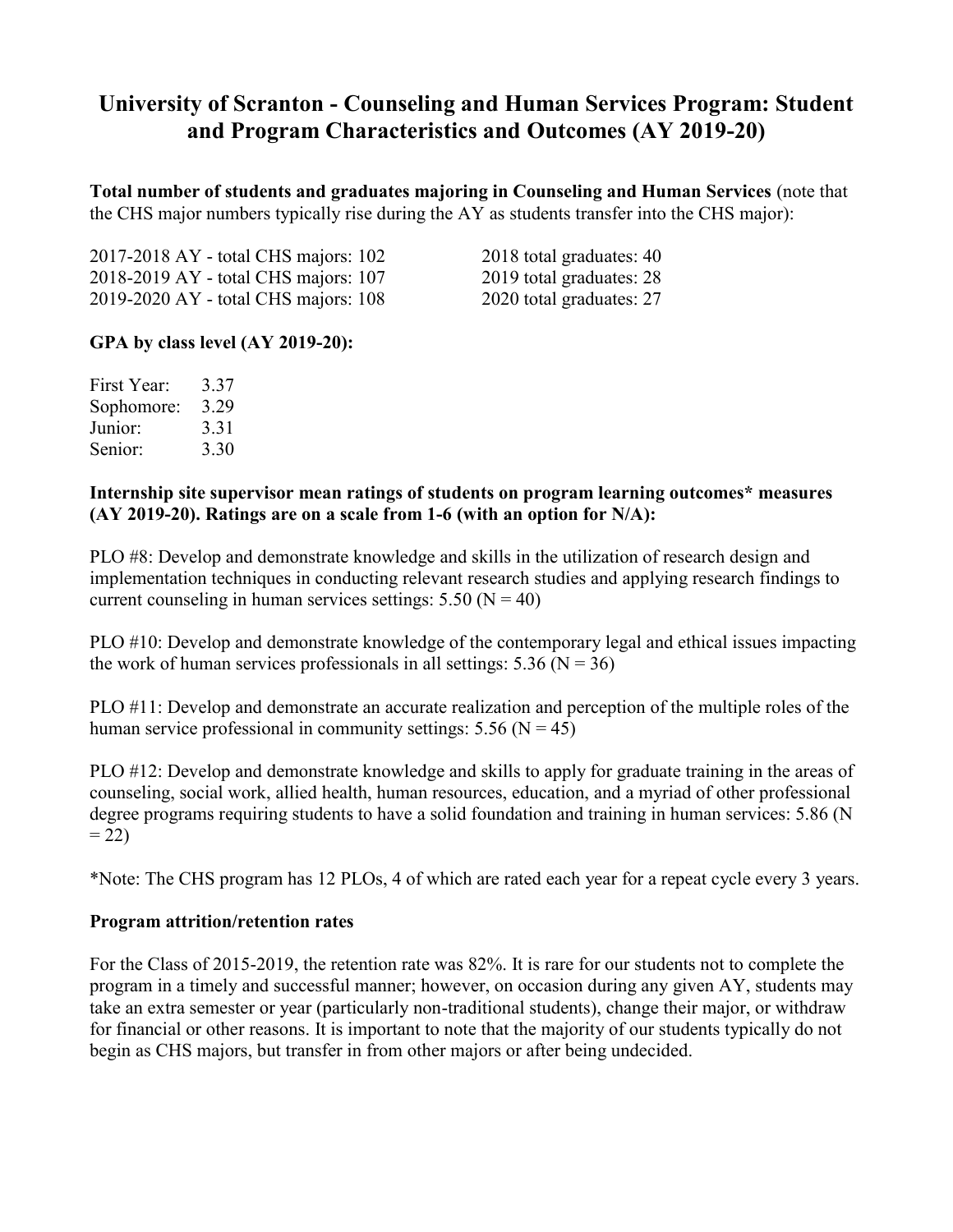# **Acceptance into higher degree programs (master's, doctorate)**

For the Class of 2019, twelve graduates reported attending higher degree programs. Note that others chose not complete the survey or not to pursue higher degrees, so these should not be construed as an acceptance rate. Programs they are enrolled in include Professional Counseling (6/12), Social Work (4/12), Child Life and Family Care (1/12), and Business Administration (1/12). Additional information is available [here,](https://www.scranton.edu/studentlife/studentaffairs/careers/sub-pages/placement-summaries/grad-school/gradschool-2015-2019.pdf) and University-wide information for the class of 2019 is available [here.](https://www.scranton.edu/studentlife/studentaffairs/careers/sub-pages/followup-surveys/2019-undergraduate-fds-report.pdf)

## **Job placement rates, especially in human services-related occupations**

For the Class of 2019, of those who responded and were not enrolled in higher degree program, each were employed full-time in positons such as Clinical Research Coordinator, Volunteer Teacher/ Guidance Counselor, and Assistant Language Teacher. Additional information is available [here.](https://www.scranton.edu/studentlife/studentaffairs/careers/sub-pages/placement-summaries/employment/2019/counseling-and-human-services.pdf)

## **Human Services – Board Certified Practitioner Examination Rates**

Class of 2018: NA Class of 2019: 33% Class of 2020: 100%

## **Graduate follow-up surveys (both graduates and their employers)**

Related information regarding University of Scranton graduates in general can be found [here.](https://www.scranton.edu/studentlife/studentaffairs/careers/sub-pages/followup-surveys/student-outcomes.shtml)

## **CHS program advisory committee and further evaluation processes:**

Summaries of available evaluative surveys and Student/Program Learning Outcome assessment are distributed at yearly advisory committee meetings and the CHS Program Director leads a follow-up discussion. Selected course syllabi are shared with the committee for input and course improvement suggestions. Outcome data related to other selected components of the program is addressed at each meeting (e.g., internship process, student evaluation process, employment outcomes, community-based learning, accreditation, etc.) so that we can obtain feedback and direction from members, which include faculty, current students, alumni, agency partners, and at-large members. Comprehensive minutes are taken at each advisory committee meeting.

# **Student Evaluation of the CHS Program (AY 2019-20):**

A total of 95 CHS Majors and Minors completed the evaluation in May 2020. Based on a Likert-type scale (3 = Exceeds expectations, 2 = Meets expectations, 1 = Needs improvement, plus an option for "don't know"), students rated several dimensions as well as the overall program. Highlights include:

| <b>Three Highest Ratings:</b>                                  | Three Lowest Ratings:                                                             |
|----------------------------------------------------------------|-----------------------------------------------------------------------------------|
| "Expertise of faculty" $(2.91)$<br>"Program atmosphere" (2.90) | "Adequacy of CPS Advising Center" (2.47)<br>"Variety of courses available" (2.40) |
| "Faculty commitment to students' careers" (2.88)               | "Convenience of class schedules" (2.27)                                           |

**"Overall rating of the CHS Program" (2.87)**